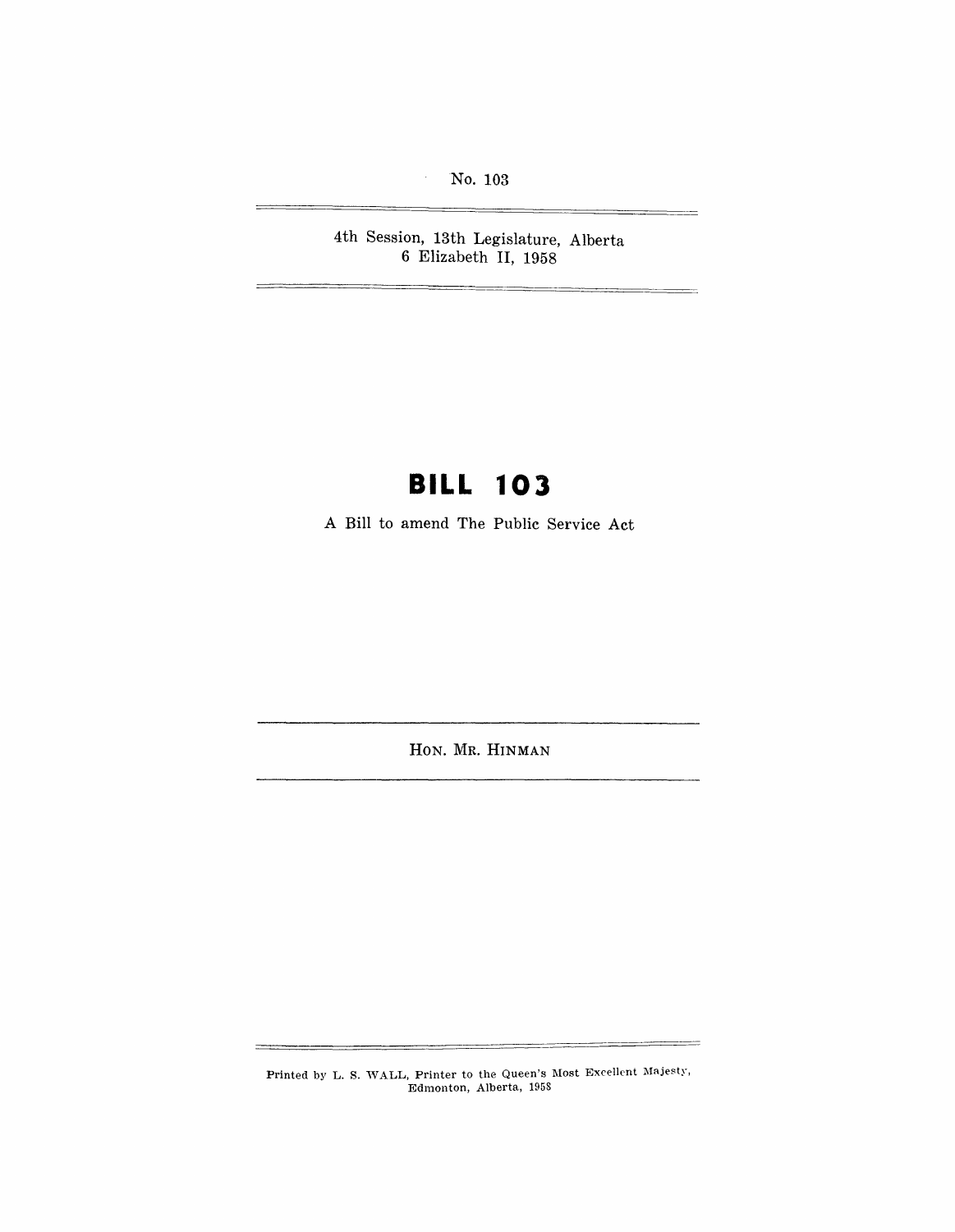**Explanatory Note** 

**2.** A suggestion award plan may be established.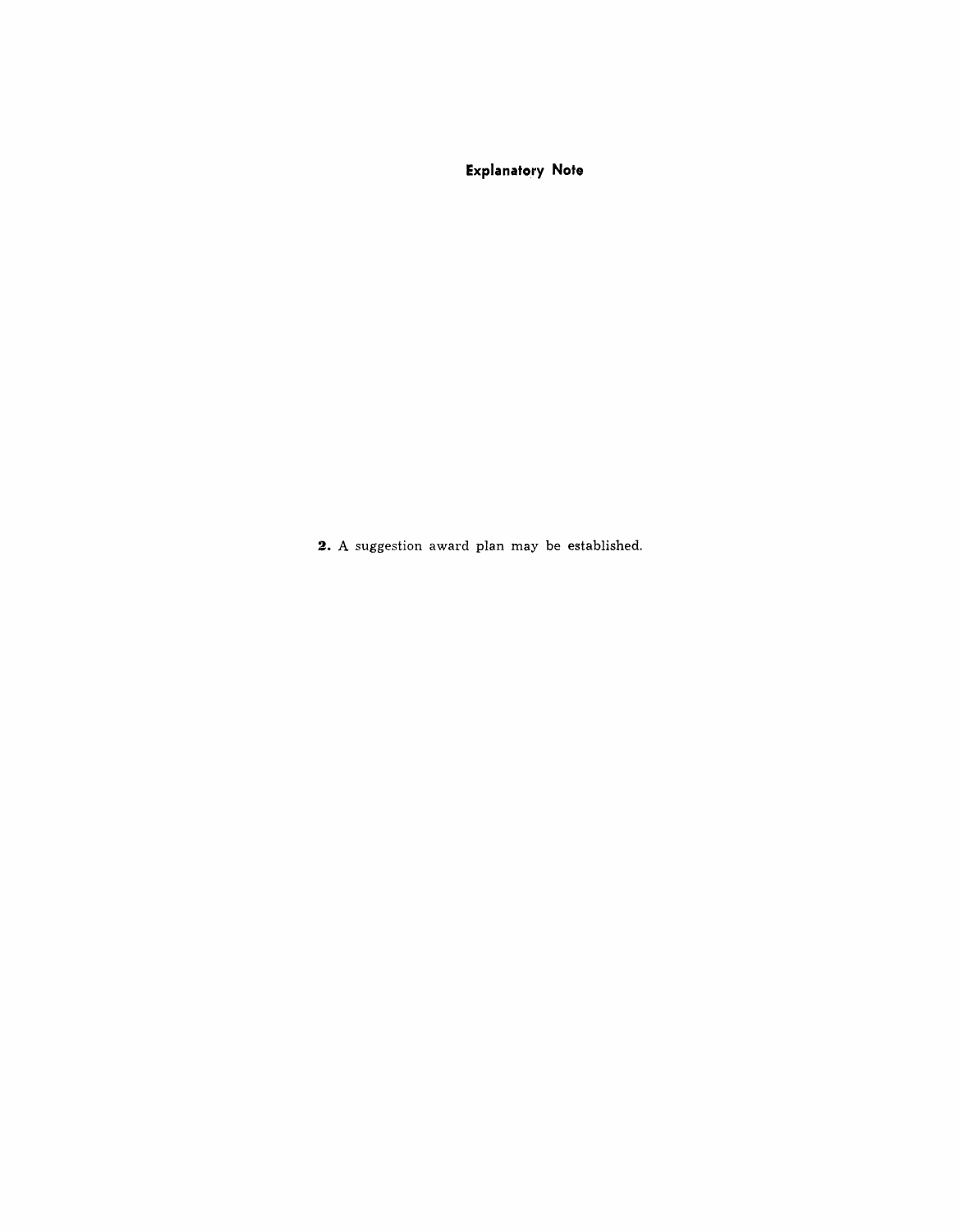## **BILL**

### No. 103 of 1958

#### An Act to amend The Public Service Act

## *(Assented to* , 1958)

**HER** MAJESTY, by and with the advice and consent of the Legislative Assembly of the Province of Alberta, enacts as follows:

**1.** The Public Service Act, being chapter 263 of the Revised Statutes of Alberta, 1955, is hereby amended.

**2.** The following new heading and section is added immediately after section 31:

### **"Suggestion Award Plan**

**"32.** (1) The Lieutenant Governor in Council may establish a suggestion award plan to be operated by the Commission, in co-operation with appropriate departmental officers, whereby awards in the form of money or otherwise may be made to employees who offer practical suggestions for

- " $(a)$  the improvement of efficiency,
- " $(b)$  the reduction of costs,
- " $(c)$  the standardizing of procedures,
- *"(d)* the saving of time, material or supplies, or

 $f(e)$  the reduction of accidents or work hazards,

in any department of the Public Service.

"(2) The cost of a suggestion award plan established under subsection (1) shall not exceed ten thousand dollars in anyone fiscal year and shall be charged to and paid out of the General Revenue Fund of the Province.".

**3.** This Act comes into force on the day upon which it is assented to.